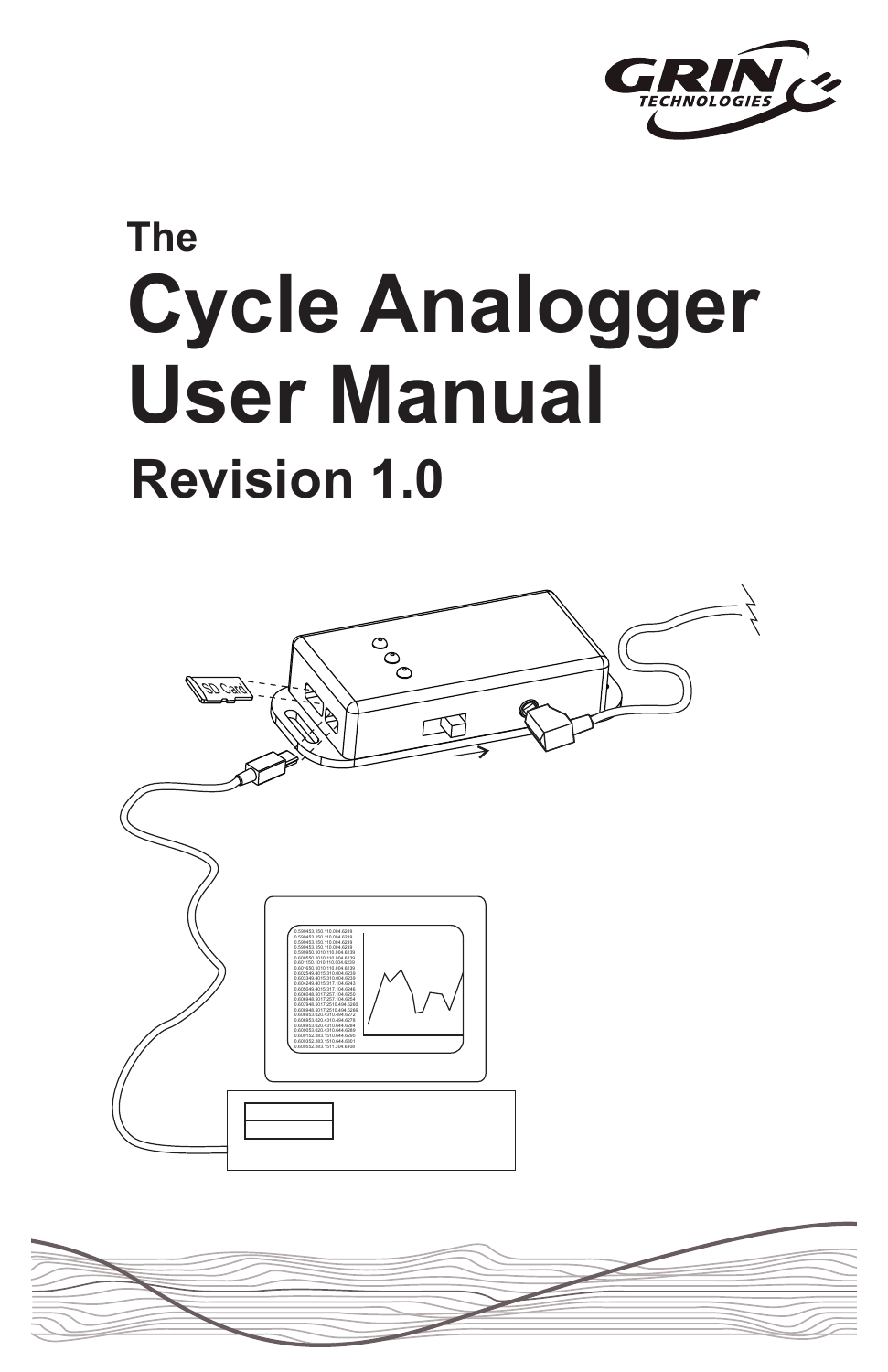# **The Cycle Analogger, Rev 1.0**

The Cycle Analogger is designed and manufactured in Canada by:

**Grin Technologies Ltd. 20 E 4th Ave Vancouver, BC, Canada V5T 1E8**

**ph: (604) 569-0902 email:** *info@ebikes.ca* **web:** *http://www.ebikes.ca*

**Authors:** *Mark Stephens Justin Lemire-Elmore*

*Copyright © 2012*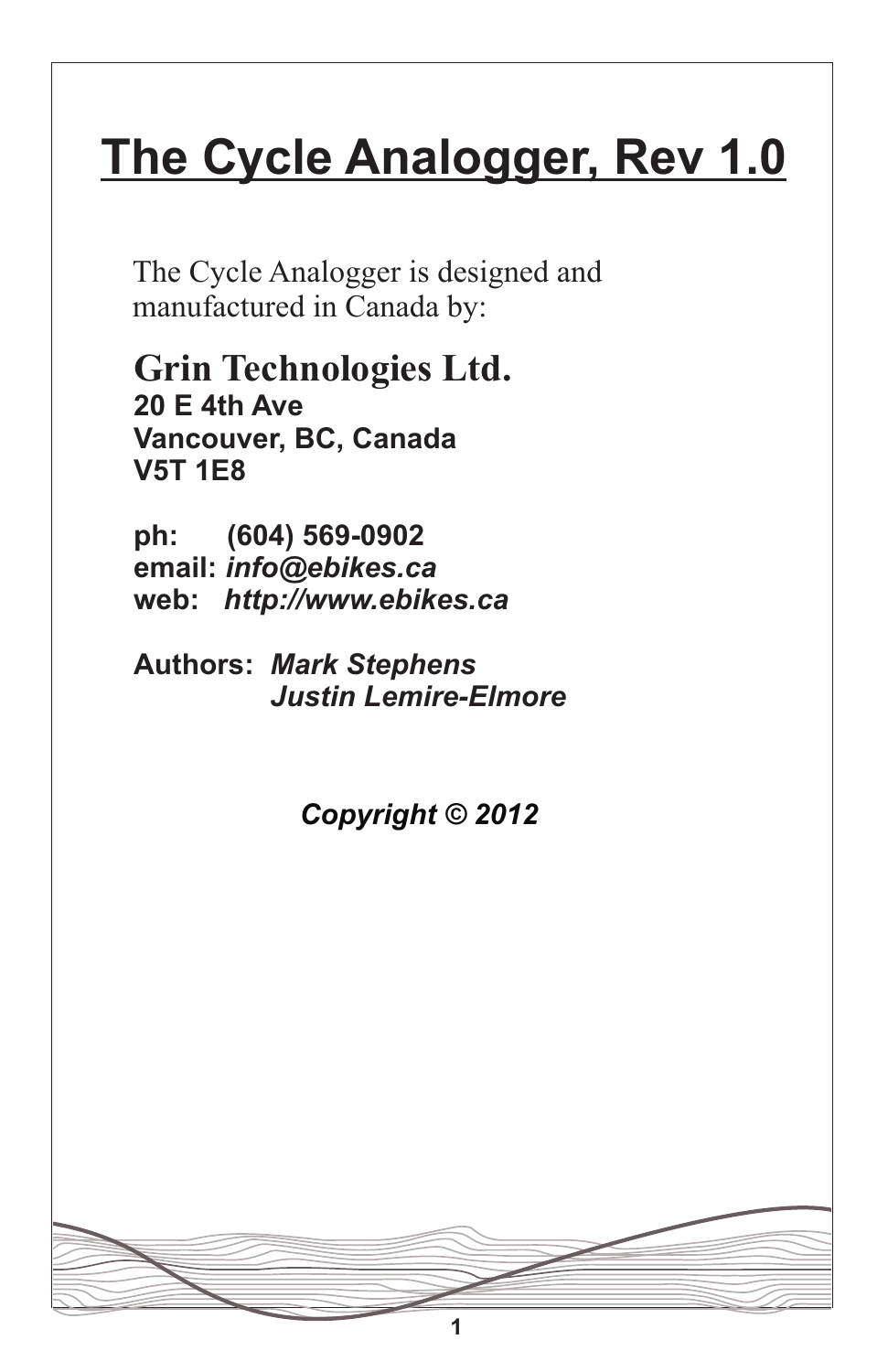# **Table of Contents**

| 2.  |                                           |
|-----|-------------------------------------------|
| 2.1 |                                           |
| 2.2 |                                           |
| 3.  |                                           |
| 3.1 |                                           |
| 3.2 |                                           |
| 3.3 |                                           |
| 4.  | Advanced Features 7                       |
| 4.1 | File Naming Conventions. 7                |
| 4.2 | Analog & Thermistor Inputs 7              |
| 4.3 | Use as a General Purpose Logging Device 8 |
| 4.4 |                                           |
| 5.  |                                           |
| 5.1 |                                           |
| 5.2 |                                           |
| 5,3 |                                           |
| 5.4 |                                           |
| 5.5 |                                           |
| 6.  |                                           |
| 7.  | APPENDIX A: Settings.txt file 11          |
| 8.  | <b>APPENDIX B: Analog Input Pins. 13</b>  |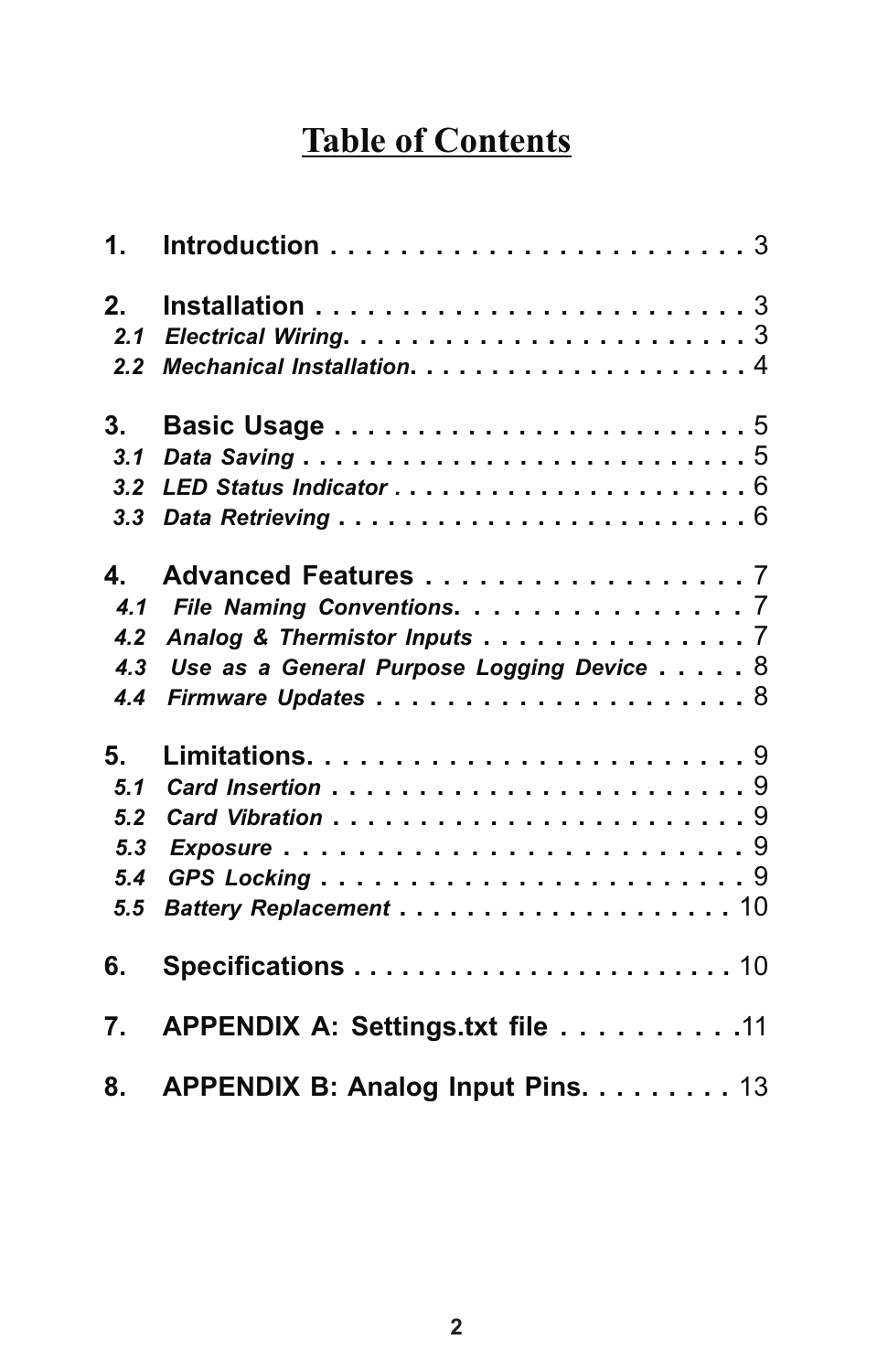# **1. Introduction**

The Cycle Analogger is a compact storage device designed to take the data output stream from a Cycle Analyst and record it on a microSD flash memory card, allowing for post-trip analysis of a vehicle's power consumption and performance data.

The optional GPS version includes a built-in Global Positioning receiver that simultaneously stores the vehicle's position information to the memory card as well. This makes it possible to localize the Cycle Analyst's output to a certain point on the trip and visualize the vehicle statistics in a mapping program such as Google Earth.

# **2. Installation**

#### *2.1 Electrical Wiring*

If the Analogger device is purchased at the same time as the Cycle Analyst (CA), then we will have pre-wired the CA to include both a communications cable and a DC power plug for connecting to the Analogger. This allows for the two devices to plug straight into each other with no additional wiring or soldering required.



The Analogger in this arrangement receives power directly from the vehicle's battery pack via the Cycle Analyst, and hence will turn on and off when the CAis turned on and off.

If the Cycle Analyst is not already wired for Analogger connection, then it will be necessary to open up the CA's enclosure and solder the included TRS (Tip Ring Sleeve) cable jack to the appropriate points.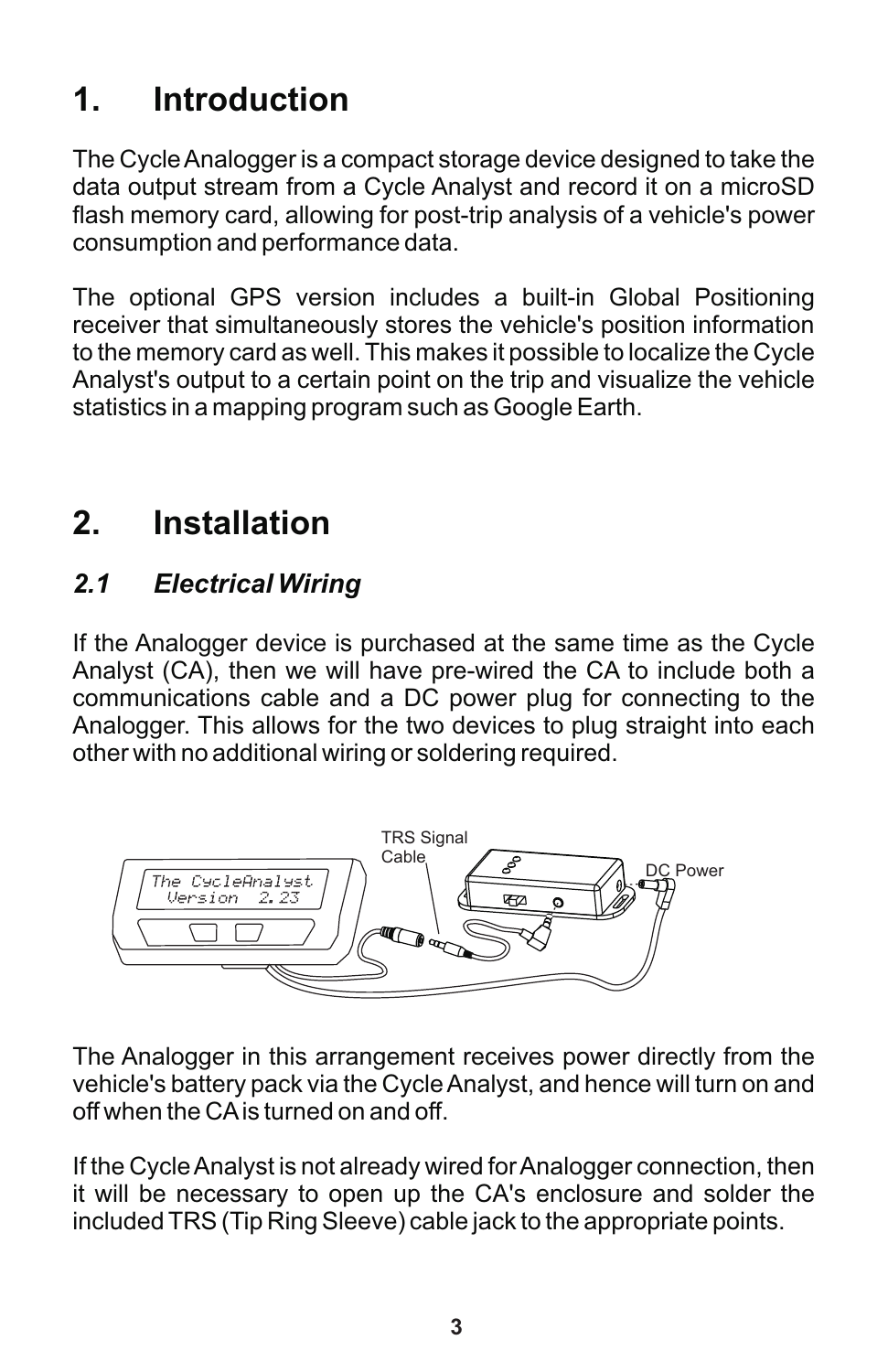All CAdevices since firmware V2.1 have a serial data stream on a pad labeled Tx. The ring (red wire) must be soldered to the Tx pad, while the sleeve (black wire) attaches to a G pad.



The DC power for the Analogger may be supplied from the battery pack via the Cycle Analyst, or it can be hooked up to the battery or other 12-100V power supply through any other means as well. The DC power input is a 5.5 x 2.1mm power jack, and it will be ground referenced to the Cycle Analyst ground. The Analogger has an efficient onboard DC-DC converter, so the current consumption is not constant but will vary inversely with the supply voltage.



#### *2.2 Mechanical Installation*

The Analogger circuit fits inside a compact enclosure with flanges on the lid to allow for mounting versatility if required. It is also small and light enough to easily tuck inside a pocket or handlebar/frame bag.



The unit itself is not waterproof, and so provision should be taken when riding in the elements to keep the Analogger protected against water exposure.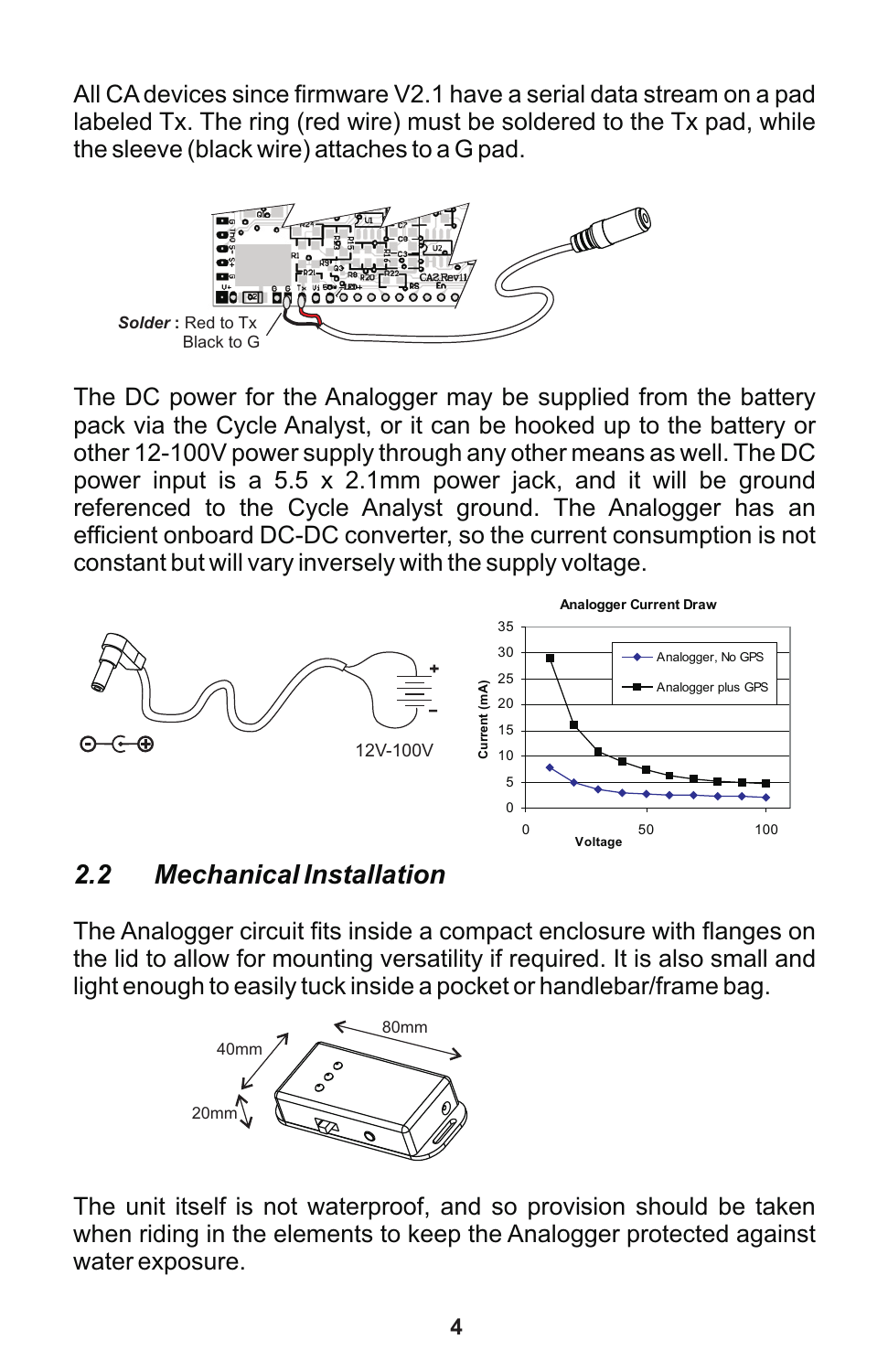# **3. Basic Usage**

#### *3.1 Data Saving*

The Analogger has a 3 position sliding switch to control operation. The center switch location is OFF. The device is turned on in Logging mode by moving the switch to the right, towards the signal port. In this state, the Analogger will create a new log file on the microSD memory card and begin recording any serial data coming from the communications port to this file. The data will continue to be saved to the card until either the switch is moved back to center position, or power is removed from the Analogger.



By default, the Cycle Analyst file will be named CAlog\_XXXX, where the number XXXX will increment with each new file, and will contain the text like this:

| Ah             | v                    | A                          | S.    | <sub>D</sub> |
|----------------|----------------------|----------------------------|-------|--------------|
| $0.1920$ 52.79 |                      | 5.19                       | 17.27 | 1.9644       |
|                | $0.1962$ 49.30 18.89 |                            | 18.00 | 1.9682       |
|                | $0.2004$ 49.12 18.85 |                            | 20.60 | 1.9725       |
|                |                      | $0.2046$ 49.04 19.02 21.88 |       | 1.9773       |

With a GPS module attached, the GPS data will get saved at the same time to a separate file named GPSlog\_XXXX, with NMEA formatting. Details on each sentence can be found from the published NMEA standard. An example GPS file text is shown here:

```
$GPGGA,013449.000,4916.6569,N,12306.0222,W,1,08,1.1,21.0,M,
       -16.8,M,,0000*5E
$GPGLL,4916.6569,N,12306.0222,W,013449.000,A,A*42
$GPGSA,A,3,04,27,02,14,09,12,20,17,,,,,2.2,1.1,1.9*32
$GPGSV,3,1,12,09,56,240,27,04,55,121,33,27,51,217,27,12,42,297,29*75
$GPGSV,3,2,12,17,40,062,36,02,32,177,35,14,12,320,34,20,09,044,18*7E
$GPGSV,3,3,12,25,07,295,23,28,06,111,39,32,03,020,,51,31,159,28*73
$GPRMC,013449.000,A,4916.6569,N,12306.0222,W,0.00,,090711,,,A*65
$GPVTG,,T,,M,0.00,N,0.0,K,A*13
```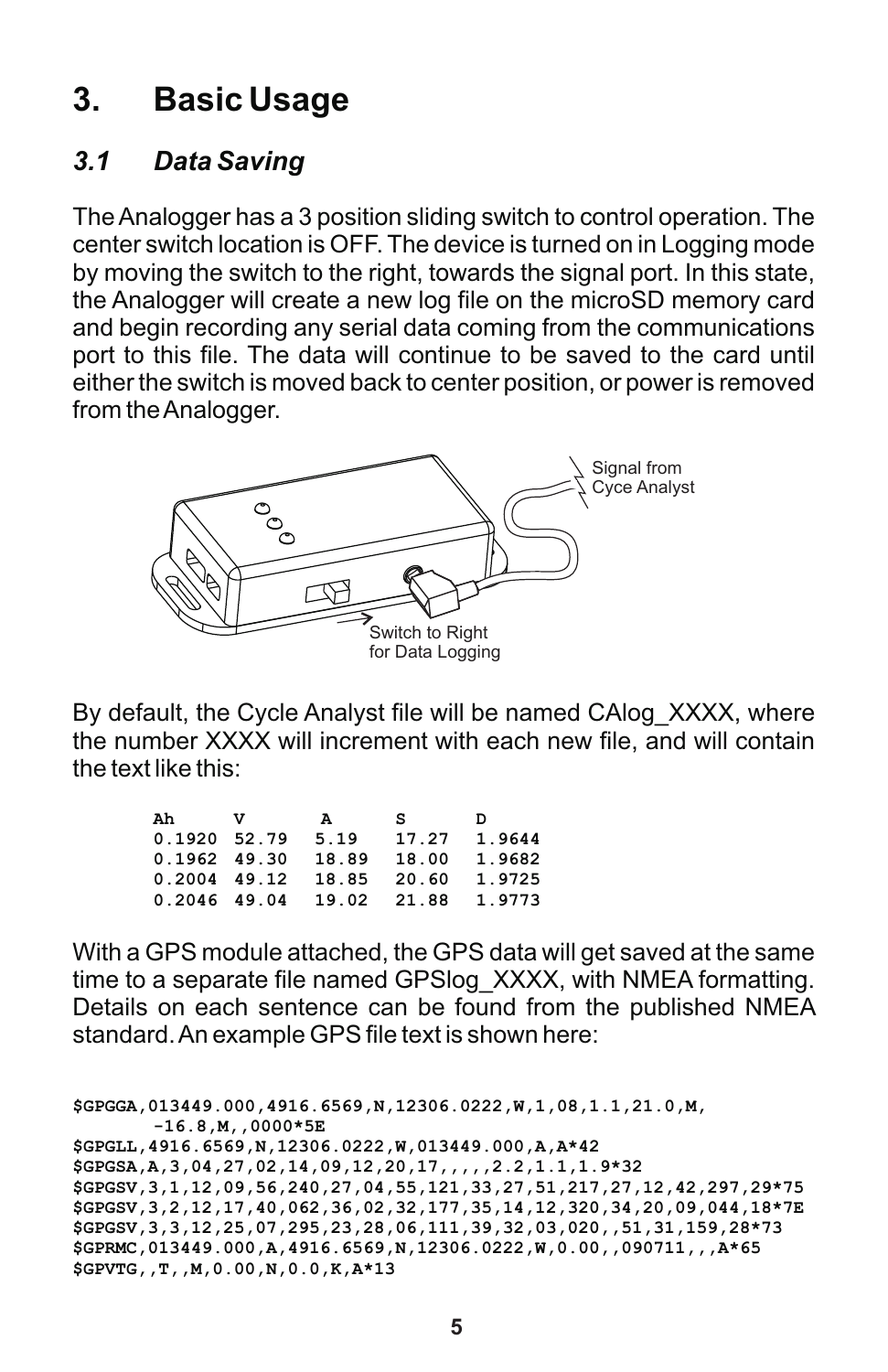#### *3.2 LED Status Indicator*

There are 2 or 3 LEDs on the device to indicate operational status:



- ?**Power LED:** Glows steady red when an appropriate power source is present.
- ?**SD Card LED:** The green LED will blink at each instance that data is being succesfully written to the memory card. This provides feedback that data is being logged correctly.
- ?**GPS LED:** If the GPS module is included, a 3rd LED indicates the GPS status. Afast flash rate of 5 Hz indicates that the GPS is on but has not yet acquired a satellite location fix. Once a location fix has been confirmed, then the LED will flash at a much slower 1 Hz.

#### *3.3 Data Retrieving*

There are two methods for retrieving data stored on the Analogger:

- **a)** Remove the microSD memory card by pushing it with your finger to release the latch and then access the files with a card reader, or
- **b)** Flip the switch to the left, towards the USB port, and connect a USB Mini-B cable between the Analogger module and a computer.

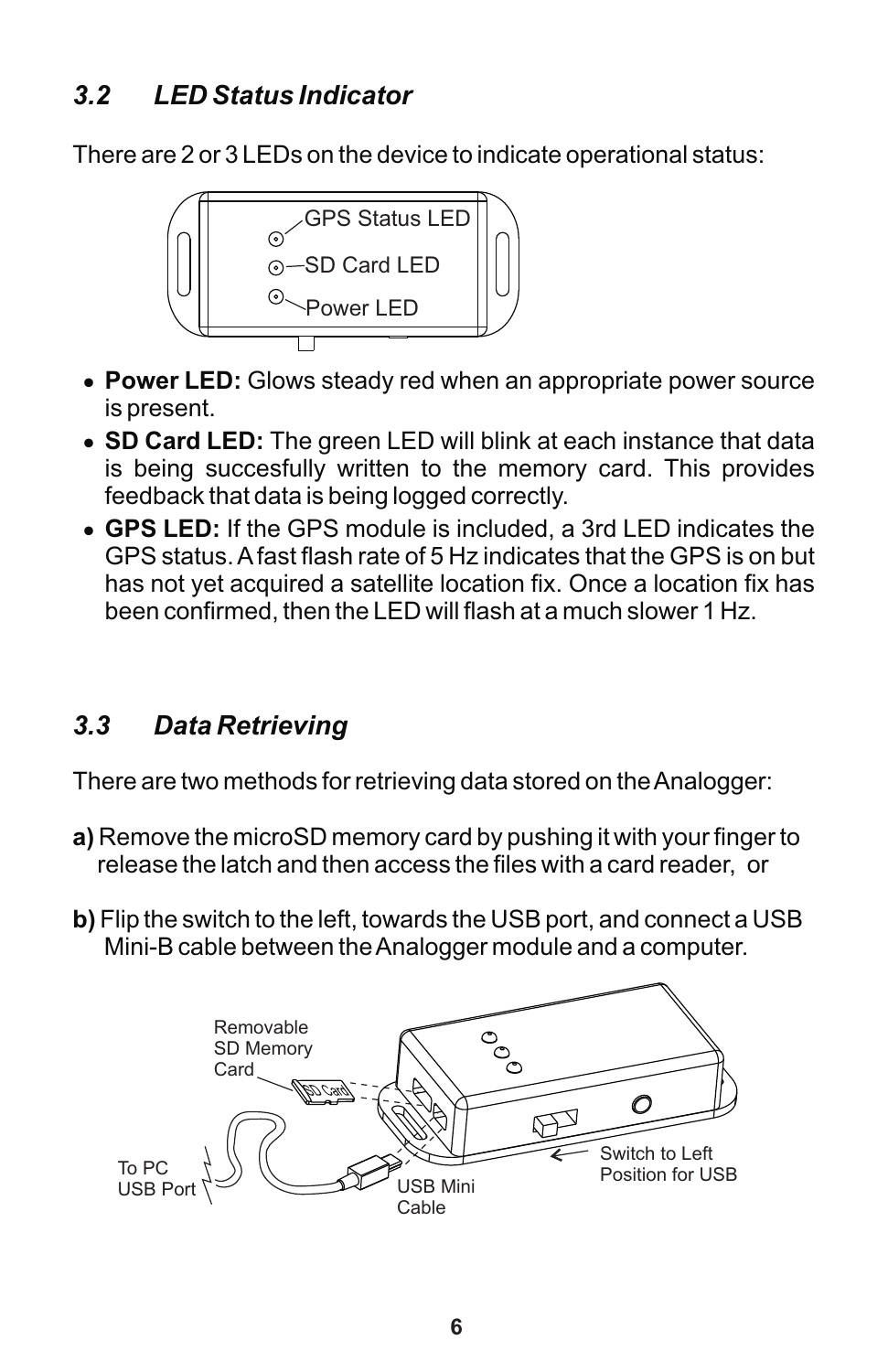In the USB state, the Analogger behaves as a USB mass storage device enabling you to access the files as though they were on a removable drive without the need for a card reader. External power is not required as the unit will be energized by the USB bus.

Once connected to a PC, the files can be opened in a text viewer, spreadsheet, or processed with custom software.

## **4. Advanced Features**

There are many capabilities built into the Analogger design which can facilitate more advanced data logging applications.

#### *4.1 File Naming Conventions*

There is a setup.txt file located in the root drive of the SD memory card that can be used to customize the file names. This makes it easier for people with multiple Analogger devices to better keep track of which files originated from which vehicle.

As well, if there is a valid GPS signal detected during the course of a save, the Analogger will append a complete time stamp to the end of the file name making it much easier to relate the files to particular trips. The details for customizing the file name are given in *APPENDIX A*.

#### *4.2 Analog and Thermistor Inputs*

The Analogger circuit board has two input pads that can be used for saving voltage data from additional signals as well. This way, it is possible to simultaneously log additional sensor data along with the CA information, such as the user's throttle voltage, motor or controller temperature, vehicle incline, air pressure, or what have you.

Each of the analog pads can be configured as a general purpose 0- 3.3V input, or as a direct 10K NTC thermistor input for temperature sensing. Use of these analog inputs requires soldering wires to the circuit board and modifying the enclosure to feed the wires through, and hence requires being comfortable with electronics hacking.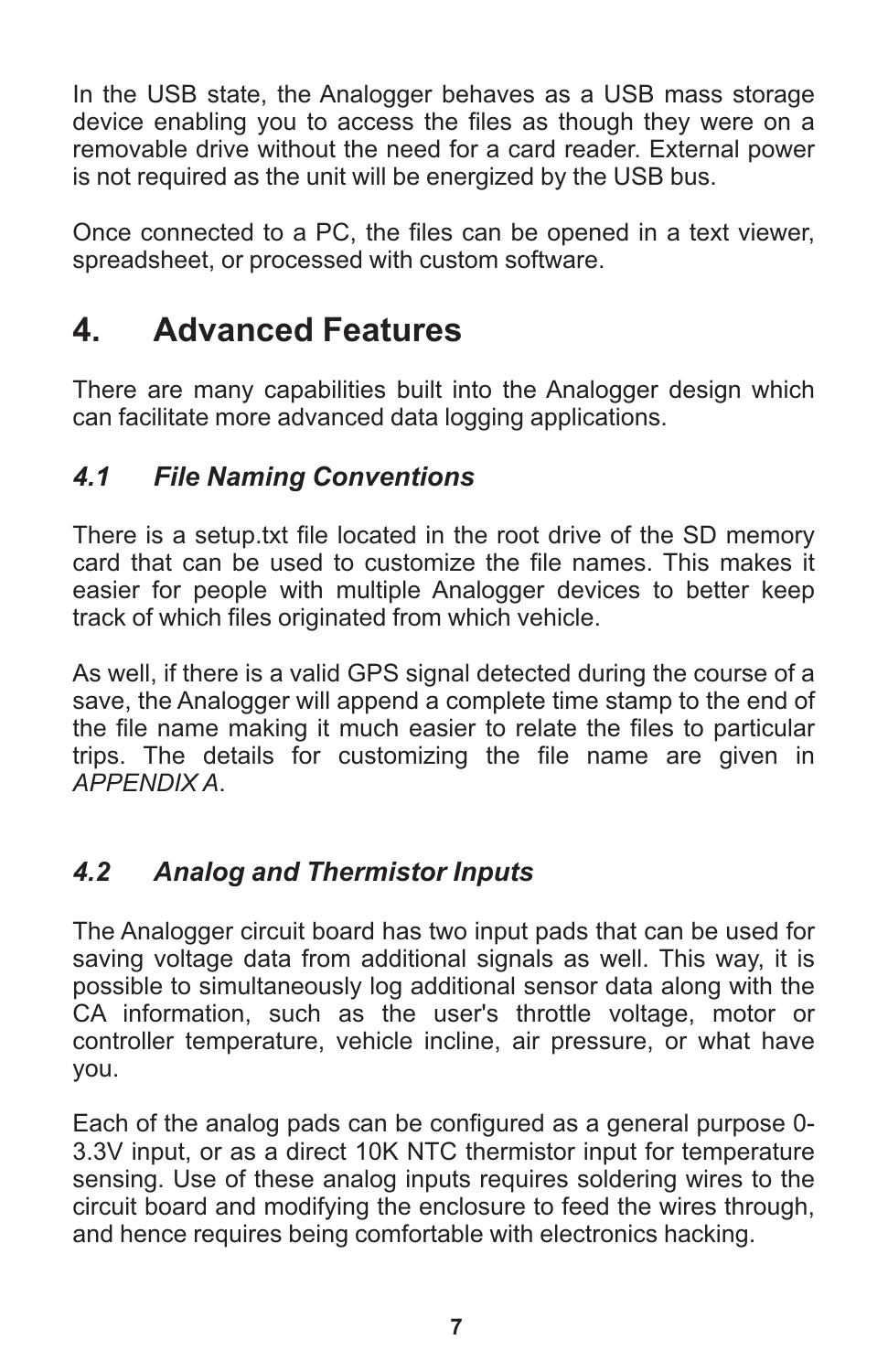

If analog data is enabled, it will be saved in a separate data file on the card named ADClog xxxx. A full explanation of the analog input functionality and appropriate configuration is given in *APPENDIX B*.

#### *4.3 Use as a General Purpose Logging Device*

Although the Analogger was designed around the specific needs of the Cycle Analyst, it can be easily used to log serial data from other instruments with a 9600 baud output as well. For instance, you could in principle get the regular (non-GPS) version of the Cycle Analogger and still record the data from a 3rd party GPS device with a TTL output by soldering wires to the header pad where the onboard GPS module would normally attach.

#### *4.4 Firmware Updates*

It is possible to reprogram the Analogger device with the most recent firmware via the USB port. This way the device can be kept current with the most recent functionality and possible bug fixes. Some 3rd party downloads are required, and the full reprogramming details are explained in a separate document available from the ebikes.ca webpage.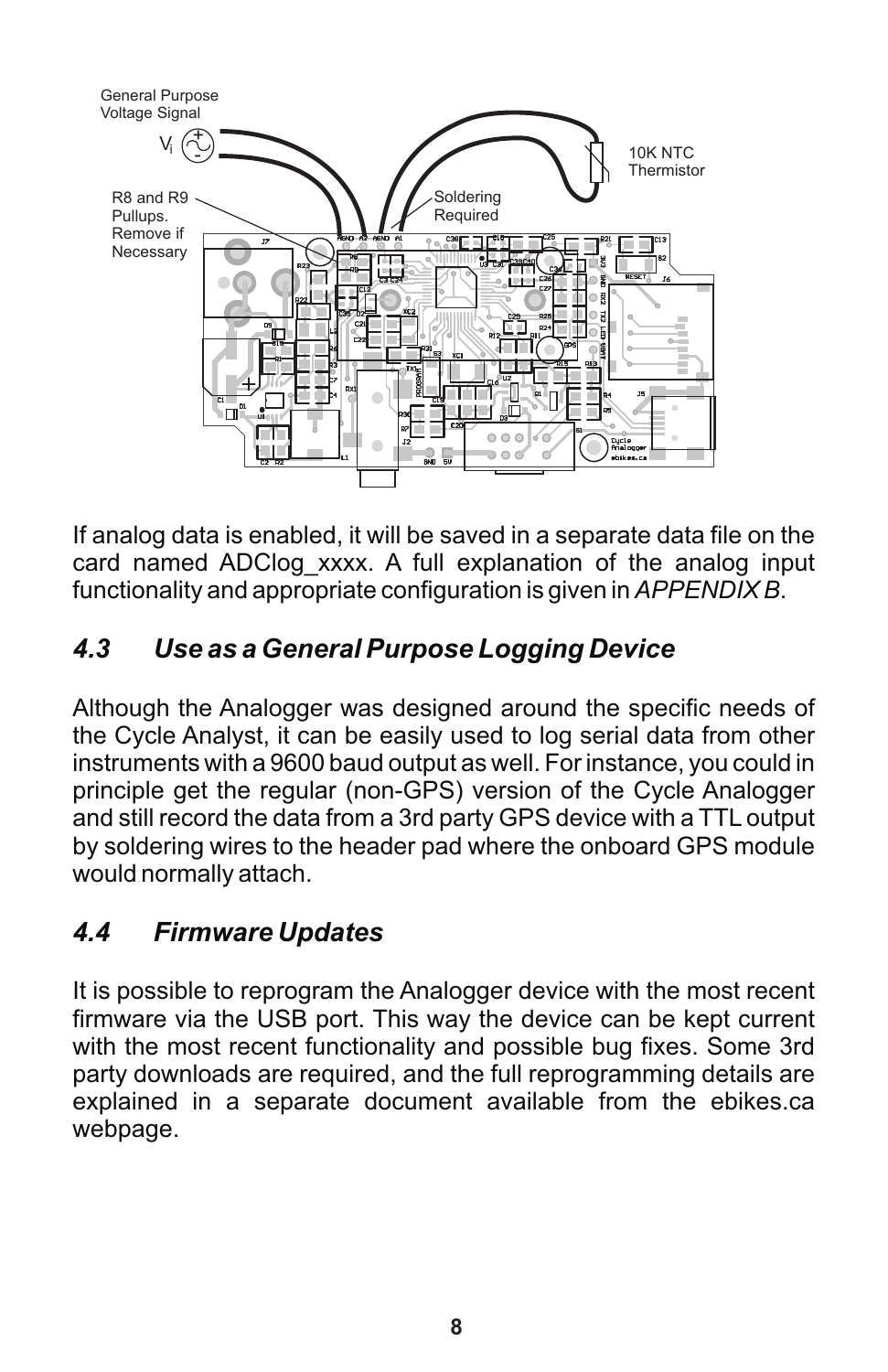# **5.0 Limitations**

#### *5.1 Card Insertion*

The insertion and removal of the small microSD memory card can be finicky. For removal, press the back of the card in and it will release a latch causing the card to pop out. When re-inserting the card, be sure to make sure that it is properly slid inside the card carrier and not pushed in the gap above. The card opening in the enclosure had to be wider than the card to allow for easier finger access, but it means that it does not necessarily guide the card properly into place.



#### *5.2 Card Vibration*

In cases where the Analogger is used in rough and bumpy terrain, it's possible for the heavy vibration to cause intermittent contacts and lead to corruption in the data logging. We recommend in this situation to have the Analogger in a padded bag or pannier for better shielding from shock.

#### *5.3 Exposure*

Because this is a small run device, it uses a modified off-the-shelf enclosure which gives mechanical protection to the circuit board but not full environmental protection against the elements. For use on long touring trips or exposure to all kinds of conditions, we recommend further placing the Analogger in a plastic bag or sealed container.

#### *5.4 GPS Locking*

When the GPS device is first powered up, it can take anywhere from 30-120 seconds before it will correctly lock to the satellite location. Once it has found a fix, an onboard backup battery maintains the location data so that if it is turned off and on in the same location, then a new GPS fix will usually take just a few seconds. In locations with limited sky visibility (between tall buildings, tunnels, forest etc), the GPS receiver may have difficulty locking to the satellites and the GPS status LED will indicate this with a rapid 5Hz flash rate.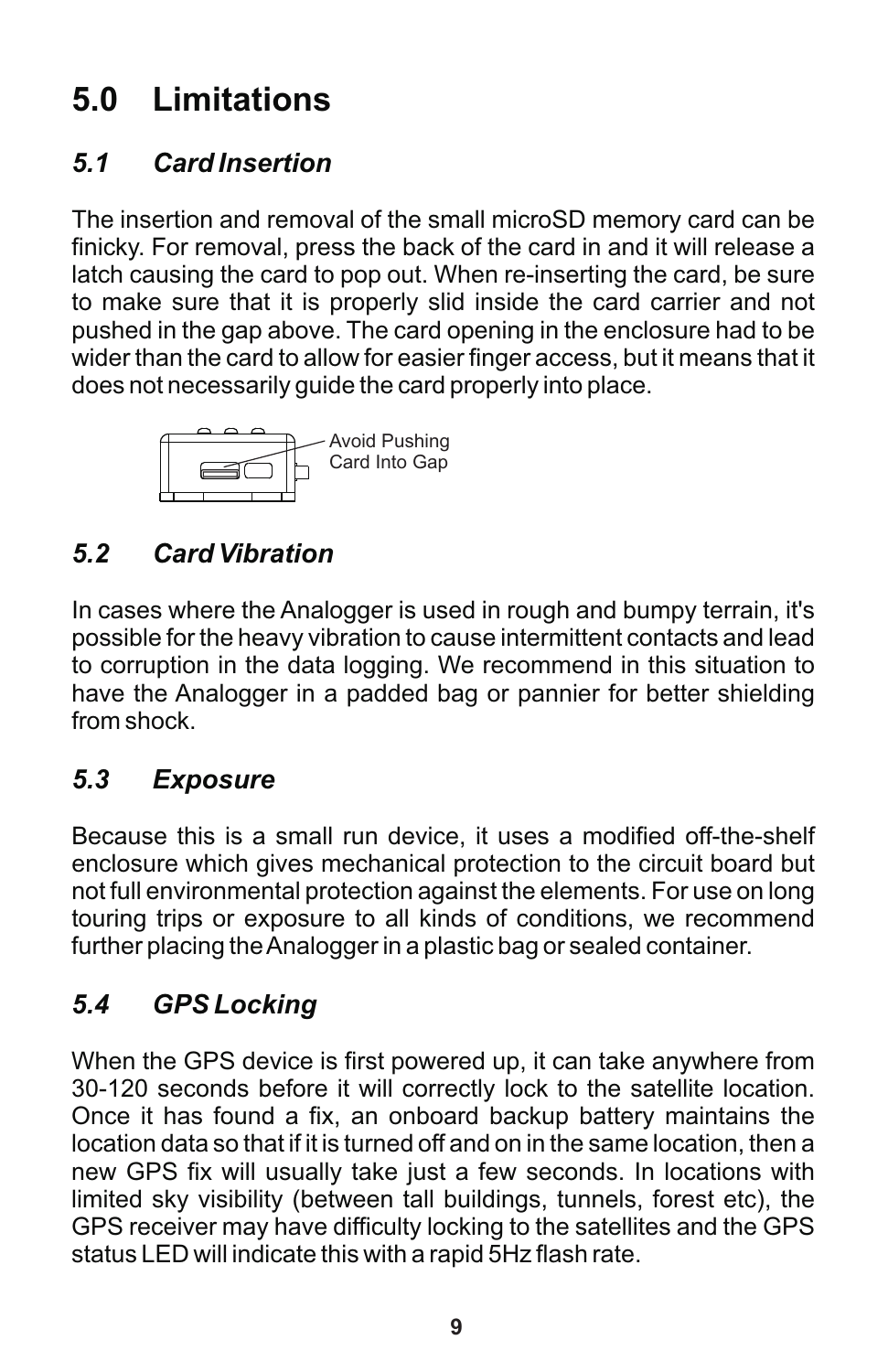#### *5.5 Battery Replacement*

The coin cell in the GPS version of the Cycle Analogger is used to maintain GPS coordinate information even when device power is turned off. Without a good battery installed the GPS functionality will not work properly. The supplied cell should last between 3-5 years from the date of purchase, and can be replaced with any similar CR2032 cell.

### **6.0 Specifications**

| <b>Supply Voltage</b>     | 12V - 100V DC                       |  |
|---------------------------|-------------------------------------|--|
| <b>Max Supply Power</b>   | 200 mW with no GPS, 450 mW with GPS |  |
| <b>UART Input Signal</b>  | 0-3.3V or 0-5V TTL, 9600 Baud       |  |
| <b>Analog Input Range</b> | $0 - 3.3V$                          |  |
| <b>Flash Memory Type</b>  | microSD or microSDHC                |  |
| <b>Memory Capacity</b>    | Up to 32 GB (1GB card included)     |  |
| <b>Dimensions</b>         | $80 \times 40 \times 20$ mm         |  |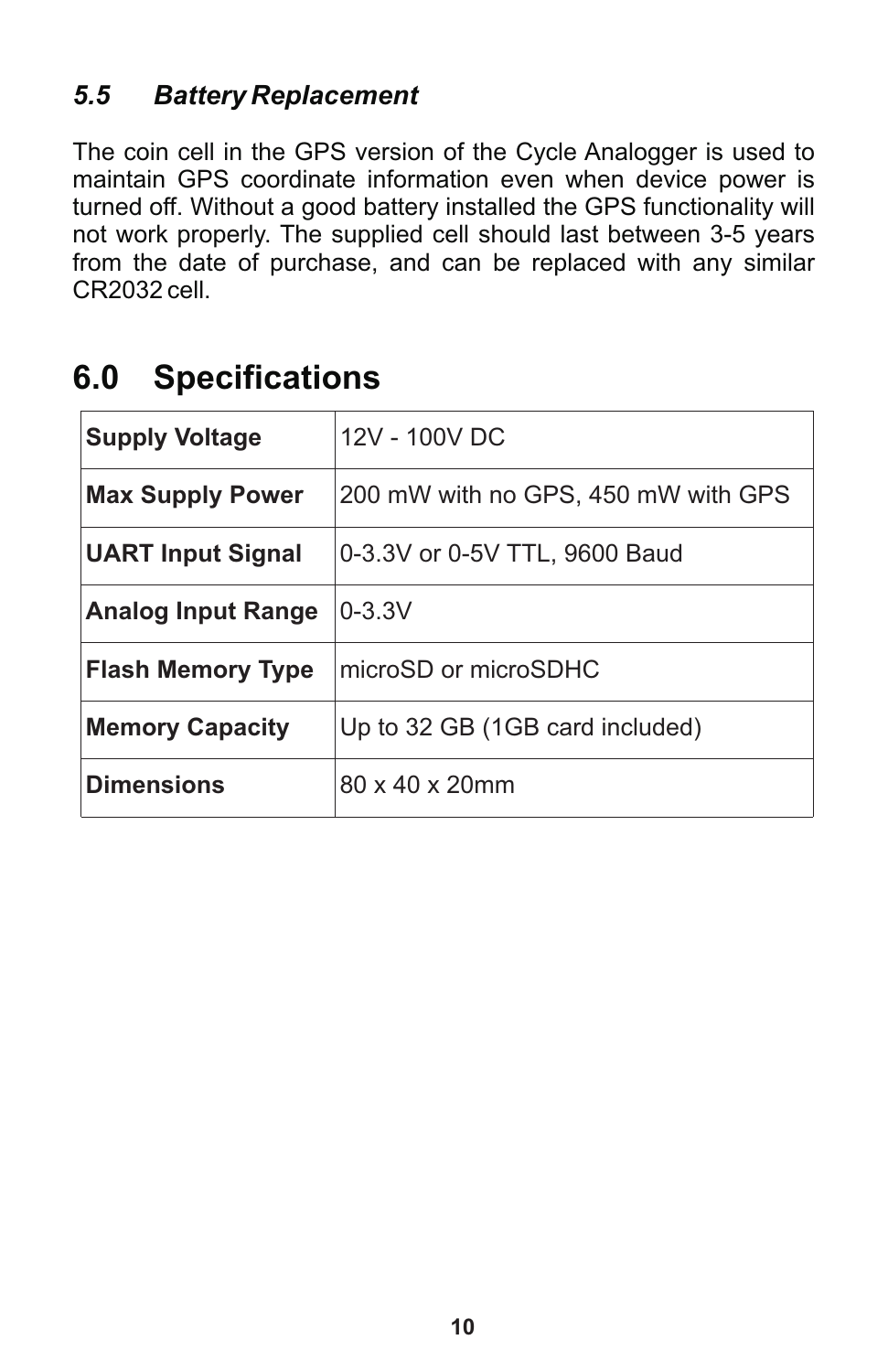# **APPENDIX A: The** *settings.txt* **file**

Various parameters of the Analogger's operation can be controlled with a text file that is stored in the root directory of the memory card. If the Analogger does not detect a settings.txt file on power up, or the included file is corrupted, then it will proceed to create one with default values.

The following are the list of default parameters along with their allowable values shown in square parentheses:

```
a0: Off [On, Off]
a1: B [B,V,C,F] (note: B = binary, V = voltage, 
a2: B [B, V, C, F] C = Celsius, F = Fahrenheit)
b1: 3977 [0 to 9999]
b2: 3977 [0 to 9999]
f0: 0000 [0 to 9999]
f1: "CAlog_"
f2: "GPSlog_"
f3: "ADClog_"
t0: Off [On, Off]
t1: GMT -08:00 [GMT-12:00 to GMT+13:00]
```
The **a0** term dictates whether or not analog logging is enabled. To record the analog inputs, this must be set to "On"

The **a1** and **a2** parameters determine how the analog data is saved, while **b1** and **b2** indicate the thermistor Beta constant for temperature calculations should one of the temperature modes be selected. For instance, if the **A1** pad is wired to a thermistor with Beta constant of 3800, while the **A2** pad is measuring a throttle voltage, then the file would be modified with the following text:

**a0: On a1: C a2: V b1: 3800** 

The resulting log file for analog data would then display two columns, with the first column formatted in degrees Celsius, and the second formatting as 0-3.3V:

| A1   | A2   |
|------|------|
| 33.4 | 1.12 |
| 33.6 | 1.33 |
| 33.5 | 1.59 |
|      |      |
|      |      |

If instead we wanted the results to be saved in degrees Fahrenheit and with the throttle voltage showing as a number from 0-1023 rather than as a voltage value, then we would set: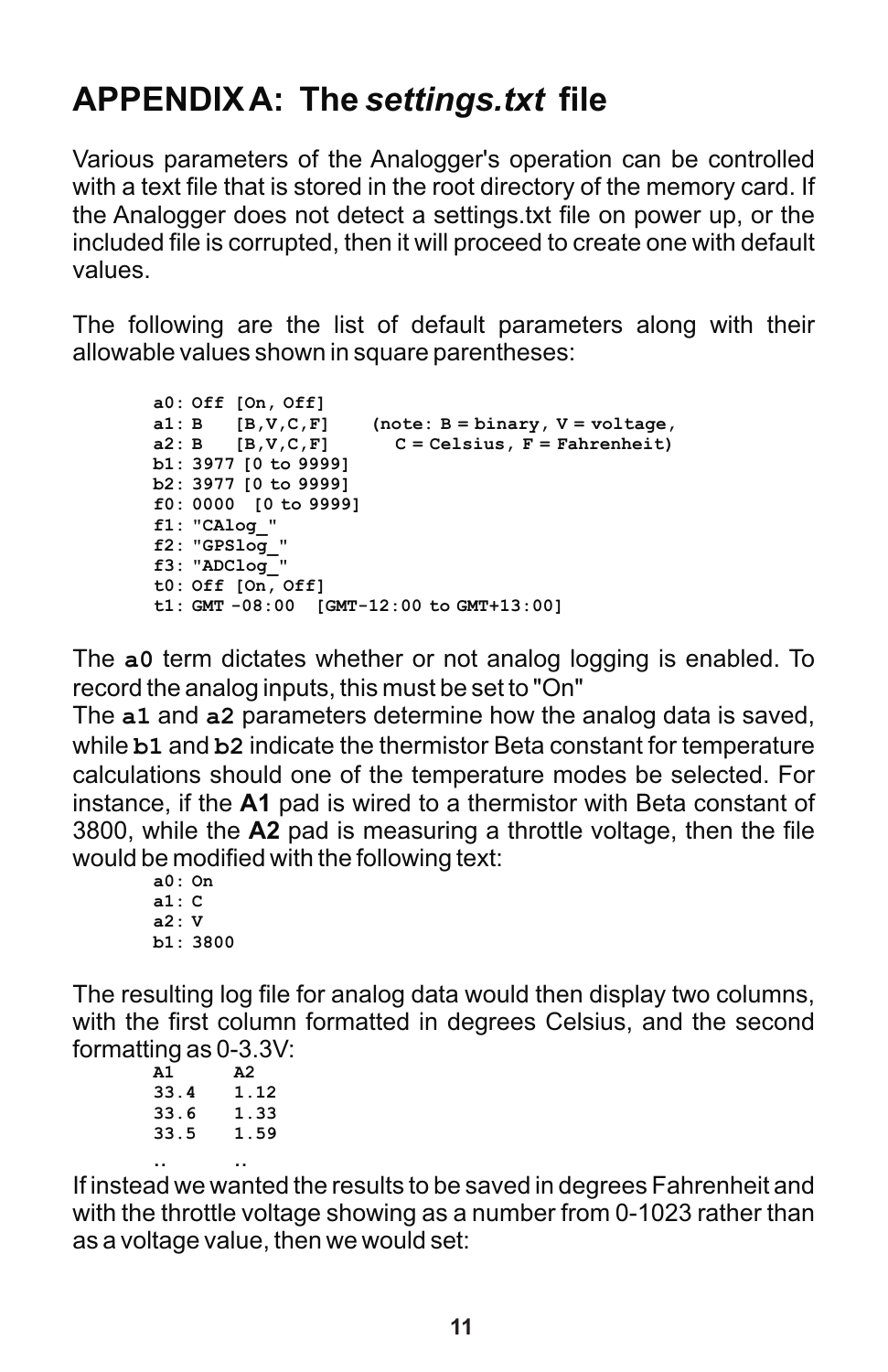**a0: On a1: F a2: B b1: 3800** 

In which case the same signals would save as:

**A1 A2 92.1 347 92.5 412 92.3 493 .. ..**

**f0** is the counter index and it is incremented each time a new set of log files is created. The first file will save as CAlog\_0000.txt, the next will save as CAlog 0001.txt, etc. This counter index can be preloaded to any value or reset to zero by manually changing the number at **f0**. The counter value will be appended to all data files saved, so if both the GPS module and the analog files are enabled, they will also share the same counter number as the CAlog file.

The text string following each of the **f1**, **f2**, and **f3** parameters allows for the customization of the prefix for each file name. This is especially useful if someone has multiple Analogger devices to avoid creating log files with identical names. The string must be enclosed in double quotes, must be less than 200 characters long, and should only contain valid file name characters.

Finally, **t0** and **t1** are the time stamp parameters and only apply if a GPS module is enabled. In that case, the current time and date as supplied from the GPS will be appended to each file name for easier identification and sorting. In order to apply an hourly offset to account for a local time zone or daylight savings, then the **t0** parameter should be switched to **On** and **t1** should be set to the local time zone. For instance, a rider in New York (Eastern Time Zone, GMT-5) would use:

```
t0: On [On, Off]
t1: GMT -05:00 [GMT-12:00 to GMT+13:00]
```
In the summer, during daylight savings, this would be:

**t1: GMT -04:00 [GMT-12:00 to GMT+13:00]**

A rider in France would use GMT+01:00, New Zealand would be GMT+12:00. And indeed our friends in Newfoundland can use GMT-03:30 for the half hour offset.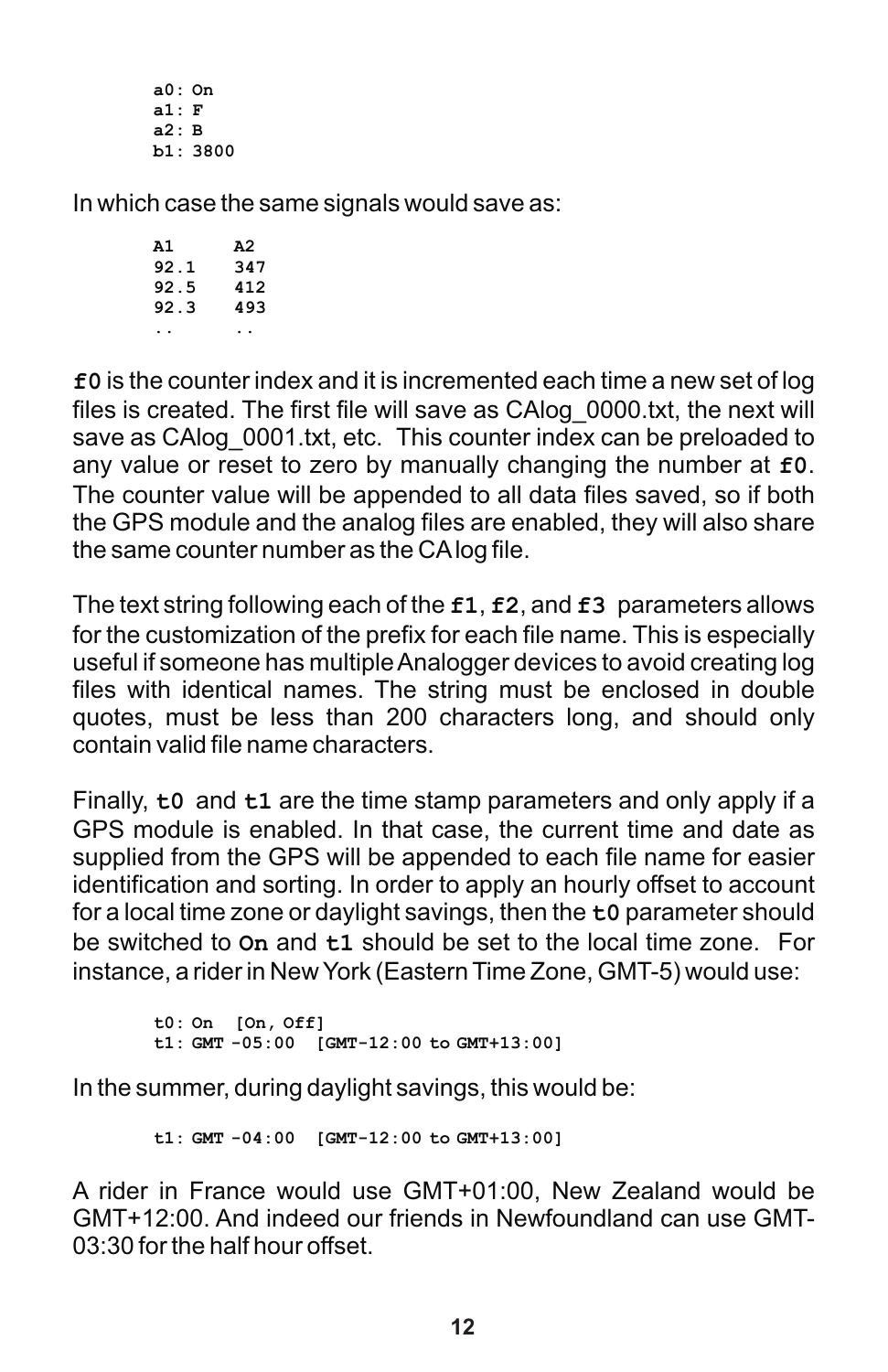# **APPENDIX B: Analog Input Pads**

#### *Enabling the ADC:*

The analog input functionality is turned ON by setting the **a0** parameter to On in settings.txt file.

Once the analog function is enabled, then the CA will save the voltage data present on pads **A1** and **A2** to a text file just like the Cycle Analyst data. The timing of each voltage measurement is triggered by the arrival of a new line of data from the Cycle Analyst, so the analog data will get saved at either 1Hz or 5Hz depending on the CA's data output rate. If a Cycle Analyst is not connected, then no analog data will be recorded either.

#### *Analog Circuit*

The default input circuitry has both pads **A1** and **A2** connected with 1K pull-up resistors (R8 and R9) to a 3.3V bus. This makes it easy to hook up a probe for temperature sensing by wiring a 10K NTC thermistor between the **A1** or **A2** pad and **AGND**. The combination of a 1K pullup resistor with a 10K thermistor provides good resolution from 0 to about 160 Celsius.



If an active voltage signal is being measured, then it would be advisable to remove the associated 1K pull-up resistor on that channel. Voltage signals that could exceed 3.3V should have an external voltage divider to scale the signal down to the 0-3.3V input range. All voltage signals are measured relative to the same ground as the Analogger and Cycle Analyst.